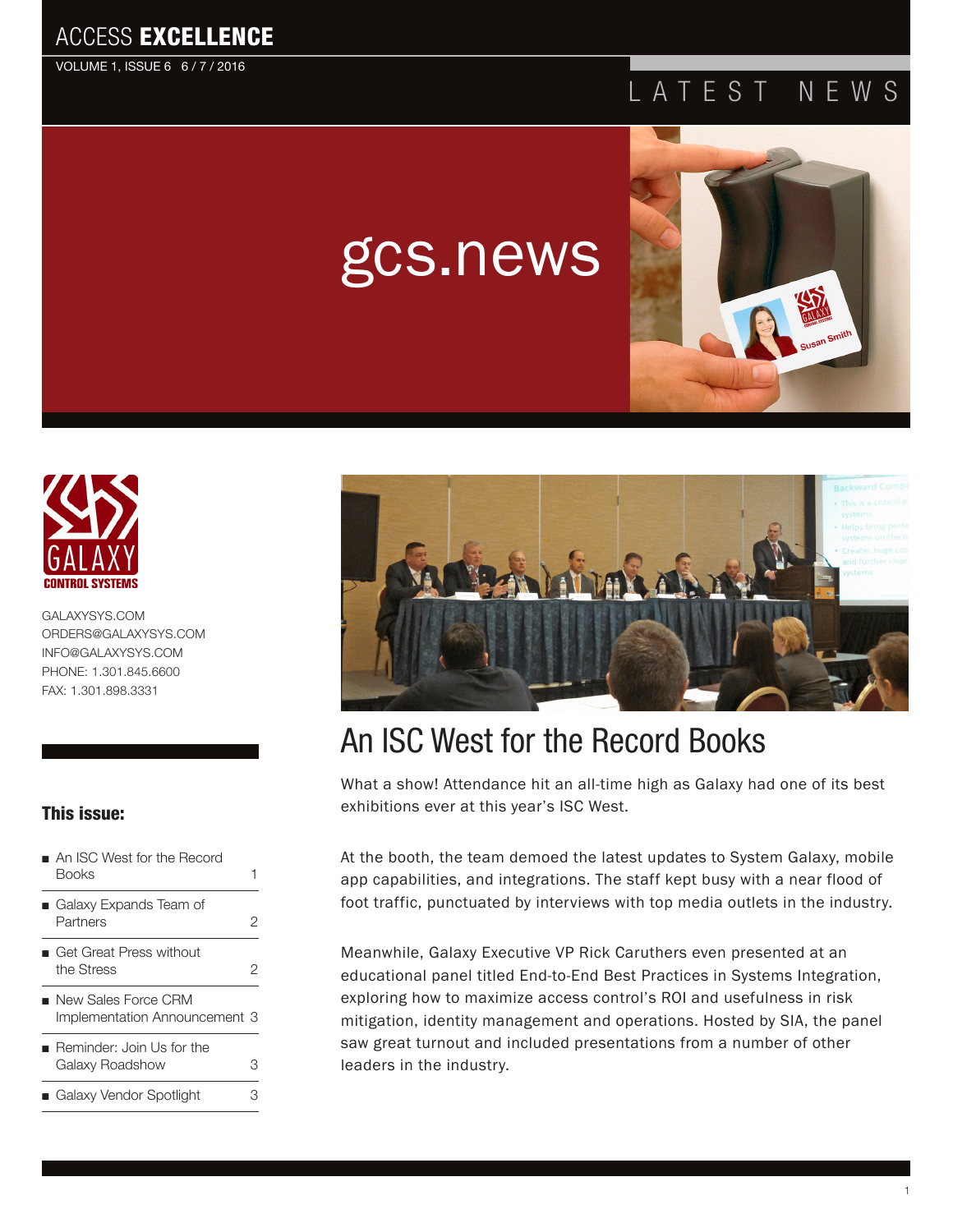VOLUME 1, ISSUE 6 6 / 7 / 2016

## [G](http://sourcesecurity.com/news/articles/co-2813-ga.15658.html)alaxy in the News

*Rick Caruthers interviewed and quoted in SDM's article on the ABCs of School Lockdown*. [Read more here.](http://www.sdmmag.com/articles/92010-the-abcs-of-school-lockdown)

*Galaxy Control Systems introduces two mobile apps to enhance facility and user control.*  GSN. [Read more here.](http://gsnmagazine.com/article/46139/galaxy_control_systems_introduces_two_mobile_apps)

*Galaxy Control Systems demonstrates advanced capabilities of System Galaxy Software at ISC West.* Security Info Watch. [Read more here.](http://www.securityinfowatch.com/press_release/12189932/galaxy-control-systems-demonstrates-advanced-capabilities-of-system-galaxy-software-at-isc-west)

# Galaxy Expands Team of Partners

Galaxy has brought on a number of new partners in recent months—with more to come. Most recent are SRI Identity, whose IOM (Iris On the Move) access control tablet now integrates with System Galaxy and will be available thru the System Galaxy dealer network; Technology Xchange, which will be providing manufacturer's rep services and assist with sales/ support activities in Arizona, California, Hawaii and Nevada; and TaylorLong & Associates, which will be representing Galaxy in Alaska, Idaho, Montana, Oregon and Washington.

## Get Great Press without the Stress



Nothing helps win new contracts like success stories from other happy customers—and what's better than getting covered in leading industry publications? (Answer: getting coverage for free!)

Do you have a previous customer project that could make a good case study? We want to hear from you! Take a minute to contact Galaxy with a few details and we'll take it from there. Key points:

- Please send any details to **[Shelly Brown](mailto:sbrown%40galaxysys.com?subject=)** at Galaxy-please include the user's name/email and integrator contact information if relevant.
- All customers should have had their Galaxy system in place for at least a few months.
- All parties involved in the project will have a chance to review the case study before it's finalized.
- If the article is published, Galaxy will even throw a free pizza party at your location!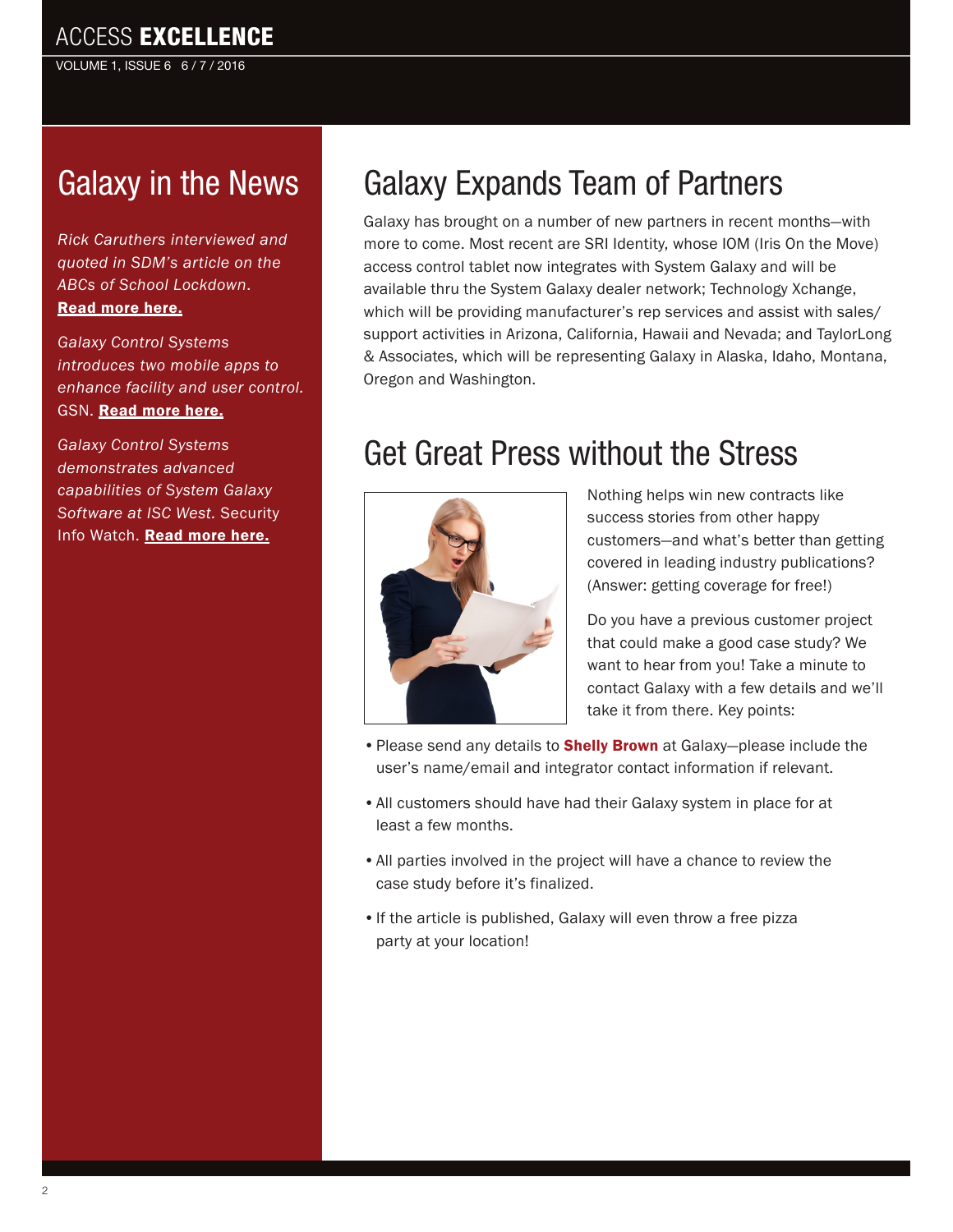#### <span id="page-2-0"></span>ACCESS EXCELLENCE

VOLUME 1, ISSUE 6 6 / 7 / 2016

## New Sales Force CRM Implementation Announcement

Just a quick heads up to all our partners: Galaxy will be reaching out to you to update our records/ contact information. (As you may know, Galaxy is implementing a new CRM system—once fully set up, the system will go a long way in helping the team track and respond to your queries as quickly as possible.) Feel free to contact [Shelly Brown](mailto:sbrown%40galaxysys.com?subject=Question%20about%20contact%20info%20for%20CRM%20system) if you have any questions. And as always, thank you for your support!

## Reminder: Join Us for the Galaxy Roadshow



Still haven't had a chance to sign up for the Galaxy 2016 [Roadshow](http://www.galaxysys.com/page-roadshow)? Don't miss out! This free technical event will be held at various locations nationwide throughout the year—each session will cover best practices and developments for upgrades/ installations, our new mobile

apps, cloud solutions, Q&A, and more. Registration is free, and attendees will also receive a light breakfast and lunch at no charge. However, space for each location is limited, so save your spot today. Register on [our website](http://www.galaxysys.com/page-roadshow) or contact **[Shelly Brown](mailto:sbrown%40galaxysys.com?subject=)** for more information at (+1) 301.845.6600.

## Galaxy Vendor Spotlight

The Galaxy Vendor Spotlight is dedicated to bringing greater opportunities for our dealer network—each issue, gcs.news will highlight new and existing members of our dealer network, as well as the new products of our vendors.

*A big thank you to all our vendors in the Roadshow!*